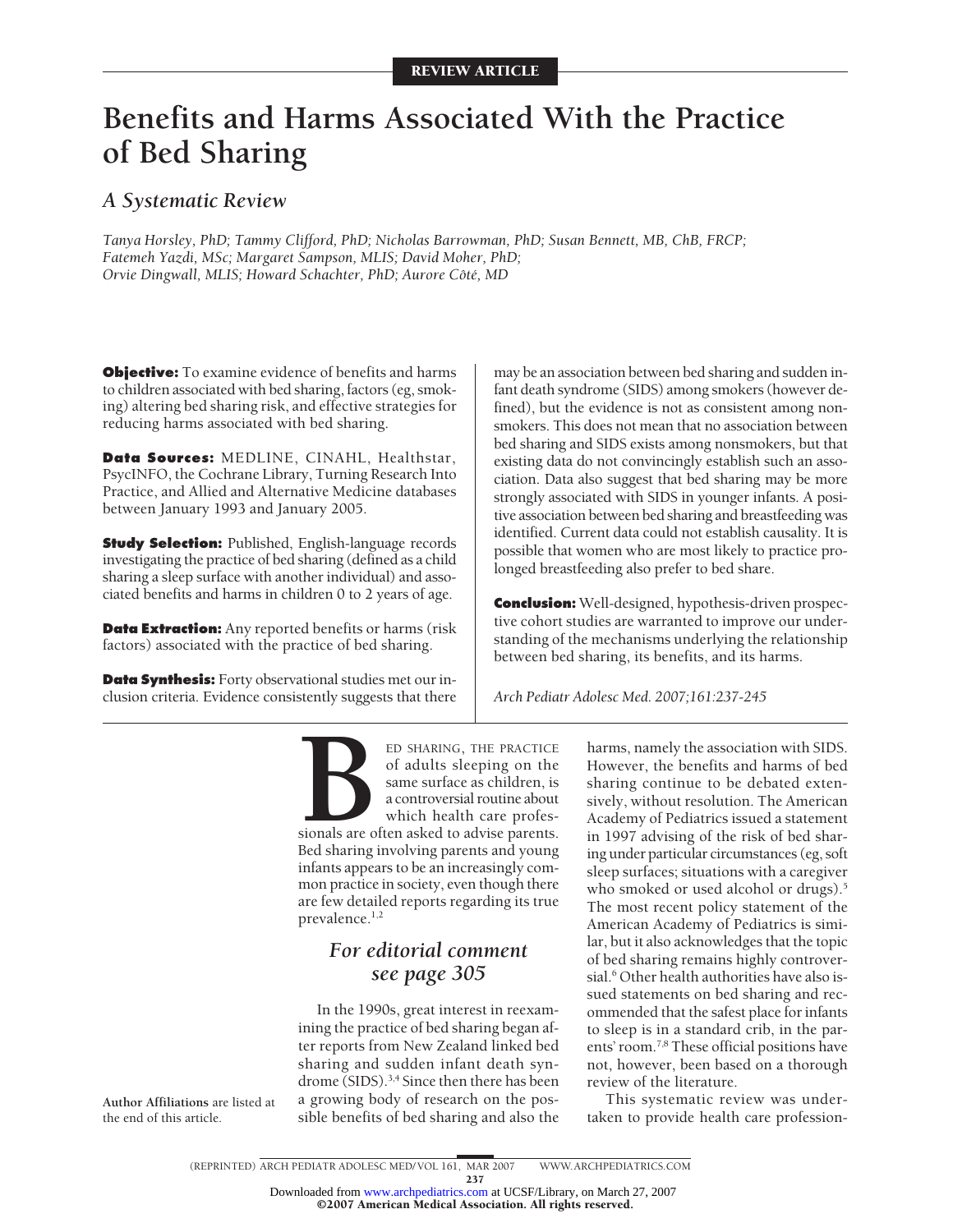als with a thorough review of evidence (eg, case-control and prospective cohort studies) on the harms and benefits of bed sharing. Our objectives were to identify and synthesize evidence of the following: (1) benefits and harms to children associated with bed sharing, (2) factors (eg, smoking) altering bed-sharing risk, and (3) effective strategies for reducing harms associated with bed sharing.

## **METHODS**

The MEDLINE, CINAHL, Healthstar, PsycINFO, the Cochrane Library, Turning Research Into Practice, and Allied and Alternative Medicine databases were searched for records published in any language between January 1993 and January 2005. Published and unpublished studies of any design were considered. Bed sharing was defined as the practice of sharing a sleep surface between adults and young children. Any report investigating the practice of bed sharing and associated benefits and harms, in children 0 to 2 years of age, was included.

## **STUDY SELECTION**

All records identified by our searches were uploaded to a systematic review management software program. Records were screened in duplicate by means of titles and abstracts. Each potentially relevant record was marked and the full-text reports were obtained. Each record was screened independently to achieve consensus by 2 reviewers, and disagreements were resolved through discussion.

## **DATA EXTRACTION**

Data pertaining to study design, population demographics, study characteristics, risk factors, and exposure (eg, description of bed-sharing environment) were extracted by one reviewer and verified by another for all relevant reports.

Relevant studies failing to use a contemporaneous comparison (eg, case series or retrospective cohort) were excluded from any analysis. Although it is feasible to provide data from studies without a comparison, analytical "solutions" to such designs do not currently exist. Even though there is no randomization, cohort and case-control studies offer some control over the influence of bias because they incorporate a comparison group and can also adjust for known or suspected confounders in the statistical analysis.

The Newcastle-Ottawa Scale<sup>9</sup> was used for quality assessment for prospective cohort and case-control study designs by 1 reviewer (T.A.). For prospective cohort studies, items include assessment of selection (representativeness of samples, ascertainment of exposure, and demonstration that the outcome of interest was not present at the start of study), comparability (control for important factors by either matching and/or adjusting for confounders in the analysis), and outcomes (independent blind assessment, sufficient length of follow-up for outcomes to occur, and adequacy of follow-up). Case-control studies assess items related to selection (adequacy of case definition, representativeness of cases, and selection and definition of controls), comparability (on the basis of design or analysis), and exposure (ascertainment of exposure, method of ascertainment for cases and controls, and nonresponse rate).

Quality assessment was determined solely by what was reported in each study. No attempt was made to contact authors for missing information. Companion reports (subsequent publications using the same sample population) were used to supplement missing data when required.

## **REPRESENTING INTERACTIONS**

Suppose  $\text{OR}_{\text{b}(\text{smoker})}$  is the odds ratio (OR) for the association between SIDS and bed sharing among smokers, and ORb(nonsmoker) is the OR for the association between SIDS and bed sharing among nonsmokers. These 2 ORs are directly interpretable estimates of the association between SIDS and bed sharing in the 2 groups (smokers and nonsmokers). The interaction between bed sharing and smoking can be represented by the ratio  $OR_{b(smoker)}/OR_{b(nonsmoker)}$ . A test of the statistical significance of this interaction can be based on whether this ratio is significantly different from 1. An alternative representation is shown in the following  $2 \times 2$  table:

| Smoking | <b>Bed Sharing</b> |        |  |
|---------|--------------------|--------|--|
|         | Yes                | No     |  |
| Yes     | $OR_{sh}$          | $OR_s$ |  |
| No      | OR <sub>h</sub>    |        |  |

Note that the reference category in this table is infants who were exposed to neither bed sharing nor smoking, for whom the OR is defined to be 1. The association between SIDS and bed sharing together with smoking (relative to neither bed sharing nor smoking) is OR<sub>sb</sub>, the association between SIDS and bed sharing in the absence of smoking is  $OR<sub>b</sub>$ , and the association between SIDS and smoking in the absence of bed sharing is ORs. These ORs are related to OR<sub>b(smoker)</sub> and OR<sub>b(nonsmoker)</sub> defined in the preceding paragraph, as follows:  $OR_{b(smoker)} = OR_{sb}/OR_{s}$  and  $OR_{b(nonsmoker)} = OR_b$ . Thus,  $OR_b$  is directly interpretable as the OR for the association between SIDS and bed sharing among nonsmokers, but  $OR<sub>sb</sub>$  and  $OR<sub>s</sub>$  are not directly interpretable in terms of the association between SIDS and bed sharing. Therefore, the interaction ratio can be expressed as  $OR_{b(smoker}/OR_{b(nonsmoker})$  $=OR_{sb}/(OR_s \times OR_b)$ . In other words, the interaction represents the synergistic effect of smoking together with bed sharing compared with the independent effects of bed sharing and of smoking.

#### **ANALYSIS**

Characteristics of the studies, including design, population, and risk factors, were tabulated. Quantitative estimates of the association between bed sharing and harms were extracted by a statistician using a standardized extraction form. The ORs and 95% confidence intervals for bed sharing as a risk factor were extracted. Adjusted ORs were chosen in preference to unadjusted ORs because of concerns about confounding within case-control studies.

#### **RESULTS**

Initial searches identified a total of 1218 records from bibliographic sources. After duplicate publications were excluded, titles and abstracts were evaluated; nonrelevant and non-English publications were excluded. A total of 323 articles were retrieved for relevance assessment for which we used the full text of each study. Eighty-three topicrelevant reports were identified for inclusion. We further excluded 43 reports from formal synthesis because they were noncomparison studies (eg, case series). In total, 40 reports (30 case-control design and 10 prospective cohort design) met our final inclusion criteria and constitute the body of evidence for this review (**Figure**).

#### **QUALITY ASSESSMENT**

Many of the reports included companion (or subsequent) publications, and thus quality assessment was con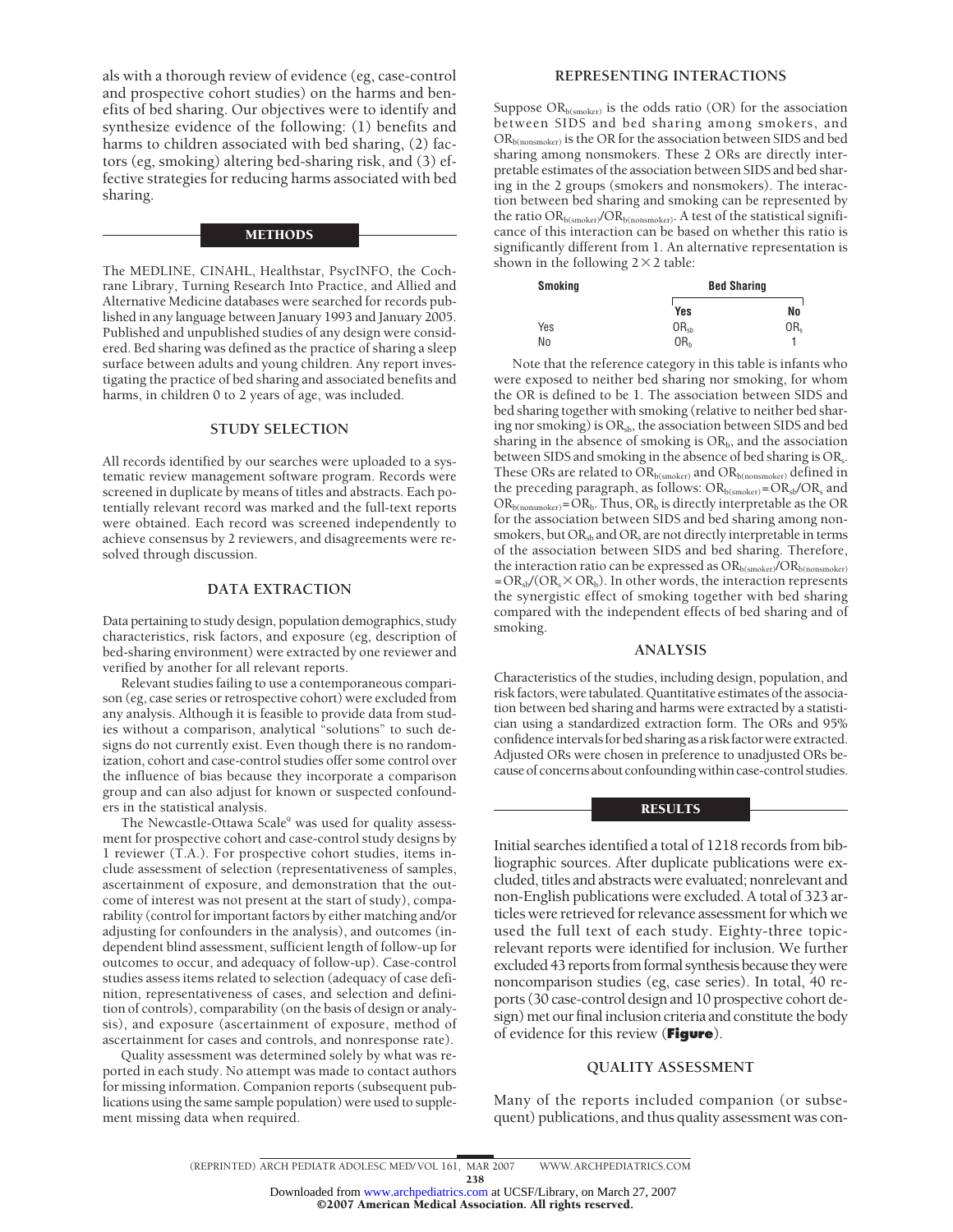ducted with the Newcastle-Ottawa Scale only for the publications that were deemed to be the "primary" publication (eg, containing the most relevant information per question). Companion publications were used to supplement data when necessary. We identified 16 casecontrol studies in 30 publications<sup>3,4,10-37</sup> and 8 prospective cohorts in 10 publications38-47 (**Table 1** and **Table 2**). Comparability (a category of the scoring scale) was heterogeneous within these studies. Of the case-control studies, only 11 of the 17 publications met all criteria for maximum scoring for this category (2 points) at this level.10,12,14-18,21,23-25 The remaining studies received only 1 point.3,11,13,19,20,22 This means that the cases and controls who were studied were not necessarily sufficiently similar to reduce the likelihood of bias influencing the study results. Put another way, these studies did not plan a priori to match their cases with their controls on certain variables of interest (ie, age or sex), nor did they adjust for these variables in their statistical analysis (eg, control for confounding). The exposure assessment category was consistently the lowest-rated section within the included studies.

Unlike the case-control studies, the prospective cohort studies fared best in the outcome evaluation (5 of 10 receiving the maximum 3 stars $38-40,42,44$ ) but performed poorly within the selection category (4 of 10 receiving the maximum 4 stars<sup> $41,42,45,47$ </sup>). This raises concerns that, if the populations being examined are inadequately selected or are subject to bias, it is difficult to be confident that the outcomes reported are true representations of the cohorts examined.

## **HARMS AND RISK FACTORS ASSOCIATED WITH BED SHARING**

The consistency across studies of associations between bed sharing and harms or benefits was examined. We decided early in the process that no attempt would be made to pool estimates of the association between bed sharing and harms or benefits across studies. This was motivated by a number of concerns. Differences in how confounding was controlled would make pooling of estimates questionable. Inconsistencies in how interactions were examined and reported (eg, incomplete data) were also problematic. For example, when an individual study did not find an interaction to be statistically significant, further detail on the interaction was typically not provided. From the perspective of potential pooling, this selective reporting posed a problem akin to publication bias, in which statistically nonsignificant results may not be available. Pooling only the available results could lead to bias. Finally, varying definitions of exposure and overlapping data sets make pooling problematic.

The included studies reported on a total of 17 different data sets for 19 publications (all case-control studies) (**Table 3**). The studies were conducted in 10 countries (England, Germany, Ireland, Japan, New Zealand, Norway, Russia, Scotland, the Netherlands, and the United States). In addition, 1 study grouped data from 20 regions of Europe and included data from other included publications. Most of the studies included infants aged up to 1 year. The majority of populations included in these



**Figure.** Study inclusion and exclusion flow diagram.

studies were white. One study reported data collected solely on indigenous people (Northern Plains Indians) in the United States,<sup>16</sup> and 1 other study examined a predominantly African American population.15 The New Zealand data sets were collected to reflect adequate representation for Maoris and Pacific Islanders.

The studies we reviewed were consistently aimed at identifying the prevalence of known or potential risk factors for  $SIDS.$  Seven publications<sup>4,11,15,18,20,22,28</sup> were more specifically aimed at investigating bed sharing and SIDS, although the studies were not originally designed as such. Two publications didnot report data on bed sharing, although the data were collected.<sup>14,25</sup> One reported data solely for the cases,<sup>22</sup> and another reported only the prevalence of bed sharingin cases and controls without any further analysis.<sup>19</sup>

Definitions of sleeping location (bed sharing or non– bed sharing) were heterogeneous. Nevertheless, the studies can be classified broadly into 2 subgroups: those reporting *routine* sleep location (5 studies)<sup>10,12,16-18</sup> and those reporting bed sharing *on a particular night* (last sleep for cases and reference sleep for controls) (5 studies).<sup>13,15,19,21,23</sup> Three studies<sup>4,11,20</sup> reported data on both routine bed sharing and bed sharing on a particular night. For 3 studies, the definition of sleep location was not clearly reported<sup>14</sup> or no data were available.<sup>22,25</sup>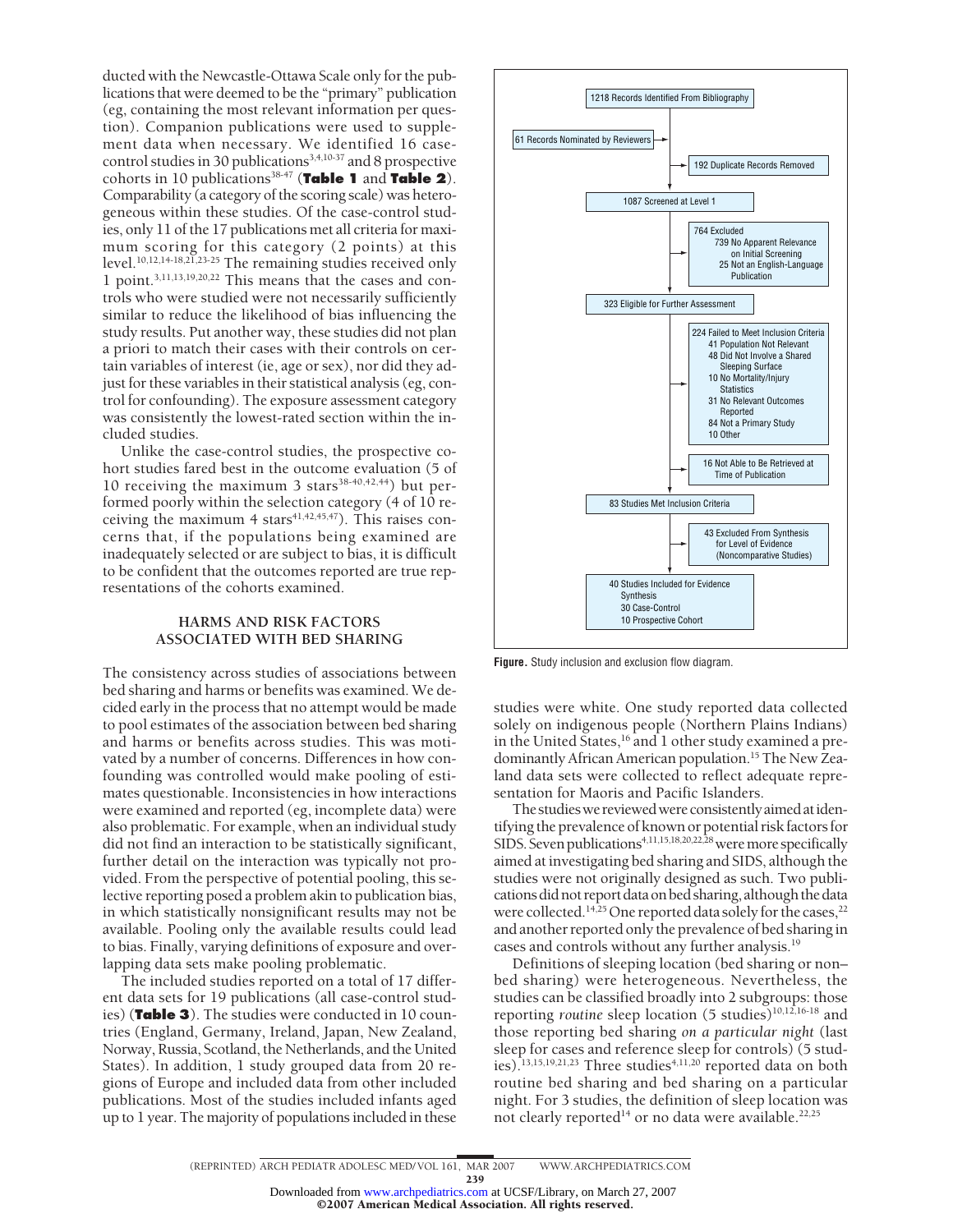#### **Table 1. Quality Assessment of Case-Control Studies\***

| <b>Source</b>                                   | <b>No. of Cases/Controls</b> | <b>Selection</b> | <b>Comparability</b> | <b>Exposure</b> |
|-------------------------------------------------|------------------------------|------------------|----------------------|-----------------|
| Arnestad et al, <sup>10</sup> 2001              | 174/375                      |                  | $\mathcal{P}$        |                 |
| Blair et al, <sup>11</sup> 1999                 | 325/1300                     |                  |                      |                 |
| Brooke et al, <sup>12</sup> 1997                | 147/276                      |                  |                      |                 |
| Carpenter et al, <sup>13</sup> 2004             | 745/2411                     |                  |                      |                 |
| Findeisen et al, <sup>14</sup> 2004             | 373/1118                     |                  |                      |                 |
| Hauck et al, <sup>15</sup> 2003                 | 260/260                      |                  |                      |                 |
| Iyasu et al, <sup>16</sup> 2002                 | 33/66                        |                  |                      |                 |
| Kelmanson, <sup>17</sup> 1993                   | 48/48                        |                  |                      |                 |
| Klonoff-Cohen and Edelstein, <sup>18</sup> 1995 | 200/200                      |                  |                      |                 |
| L'Hoir et al. <sup>19</sup> 1998                | 73/146                       |                  |                      |                 |
| McGarvey et al, <sup>20</sup> 2003              | 203/622                      |                  |                      |                 |
| Mitchell et al, $3$ 1992                        | 393/1592                     |                  |                      |                 |
| Mitchell et al, <sup>21</sup> 1997              | 79/679                       |                  |                      |                 |
| Mukai et al, <sup>22</sup> 1999                 | 56/230                       |                  |                      |                 |
| Schellscheidt et al, <sup>23</sup> 1997         | 78/156                       |                  |                      |                 |
| Schluter et al, $24$ 1998 $\ddagger$            | 393/1592                     |                  |                      |                 |
| Tappin et al, $25$ 2002                         | 131/278                      |                  |                      |                 |

\*There is currently no standard guideline published for interpreting star ratings for the Newcastle-Ottawa Scale. However, based on previous experience, we determined that studies meeting the following criteria, a score of 3 to 4 for selection, 2 for comparability, and 2 to 3 for exposure, were considered to be of "good" quality. Recognizing the limitations of this method, each study was considered individually for further interpretation.

†No points could be awarded.

‡Although the data in this publication came from the New Zealand Cot Death Study (as did the data in Mitchell et al3 ), additional information was presented.

| <b>Source</b>                         | <b>Selection</b> | <b>Comparability</b> | <b>Outcome</b> |
|---------------------------------------|------------------|----------------------|----------------|
| Baddock et al. <sup>38</sup> 2004     | 3                | 2                    | 3              |
| Ball. <sup>48</sup> 2002              |                  | 2                    | 2              |
| Lozoff et al. $39$ 1996               | 3                |                      | 3              |
| Mao et al. <sup>40</sup> 2004         | 2                |                      | 3              |
| McCoy et al, <sup>41</sup> 2004       |                  | 2                    |                |
| Mitchell et al. <sup>42</sup> 1996    |                  | 2                    | 3              |
| Okami et al. <sup>43</sup> 2002       | 3                | 2                    | 2              |
| Richard and Mosko. <sup>46</sup> 2004 |                  |                      | 2              |
| Thomas and Burr, <sup>44</sup> 2002   |                  | 2                    | 3              |
| Vogel et al. <sup>45</sup> 1999       |                  |                      | 2              |

\*There is currently no standard guideline published for interpreting star ratings for the Newcastle-Ottawa Scale. However, based on previous experience, we determined that studies meeting the following criteria, a score of 3 to 4 for selection, 2 for comparability, and 2 to 3 for outcome, were considered to be of "good" quality. Recognizing the limitations of this method, each study was considered individually for further interpretation.

Overall, there were 11 publications reporting on different data sets for which ORs (and 95% confidence intervals) were provided for bed sharing data.\* The results were grouped as follows: 5 studies reported a nonsignificant OR, 1 after univariate analysis only<sup>16</sup> and 4 after multivariate analysis.10-12,18 Four of these used *rou*tine practice as their definition of bed sharing.<sup>10,12,16,18</sup> One study<sup>15</sup> reported a nonsignificant OR when parents were bed sharing (last sleep) but a significant OR for any bed sharing (with anyone including siblings). Five studies reported a significant OR for bed sharing, which ranged from 2.02 (Mitchell et al<sup>3</sup>) to 16.47 (McGarvey et al<sup>20</sup>), and 4 of these 5 studies defined bed sharing in terms of last sleep or reference sleep.3,13,20,23

## **INTERACTIONS**

For the outcome of SIDS, the most frequently investigated interaction with bed sharing was smoking (most commonly by the mother either during pregnancy or postpartum). For the purpose of reporting interactions, we have listed the primary publication (which was defined as the publication containing the most relevant data for our report) (**Table 4**).

A total of 10 publications provided data on interactions for smoking,3,10-13,15,16,18,20,21 but complete data were available in only  $4^{3,11,13,21}$  (Table 4). Owing to varying definitions of exposure (eg, maternal smoking during pregnancy or postpartum), a total of 15 interactions were summarized. Reported interaction ratios were all greater than 1 (range, 1.60-29.23), suggesting that the association between bed sharing and SIDS is greater among smokers than nonsmokers. Of the 15 publications reporting interaction ratios, 6 interactions (in 5 reports) were statistically significant,<sup>3,10,12,13,20</sup> 6 (in 4 reports) were not statistically significant, $3,15,16,18$  and 3 (in  $\frac{1}{2}$  reports) were not clear.<sup>11,21</sup> Interaction ratios were not available for a number of studies, $12,15,16,18$  primarily those in which the interaction was reported to be statistically nonsignificant, and thus the ratios may be substantially lower in these cases. Because of the way results were reported in the studies, the confidence interval was not consistently available for the OR among smokers. In total, 6 such confidence intervals (in 4 reports) were not available.3,11,13,21 Two confidence intervals (in 1 report) were available for the OR among smokers, and both were statistically significant.<sup>3</sup> Of 8 ORs (in 4 reports) among nonsmokers,<sup>3,11,13,21</sup> only one<sup>3</sup> was statistically significant.

A large number of other factors (20, not including \**References 3, 10-13, 15, 16, 18, 20, 21, 23.* smoking) were also reported, and the data are pre-

©2007 American Medical Association. All rights reserved. Downloaded from [www.archpediatrics.com](http://www.archpediatrics.com) at UCSF/Library, on March 27, 2007

<sup>240</sup>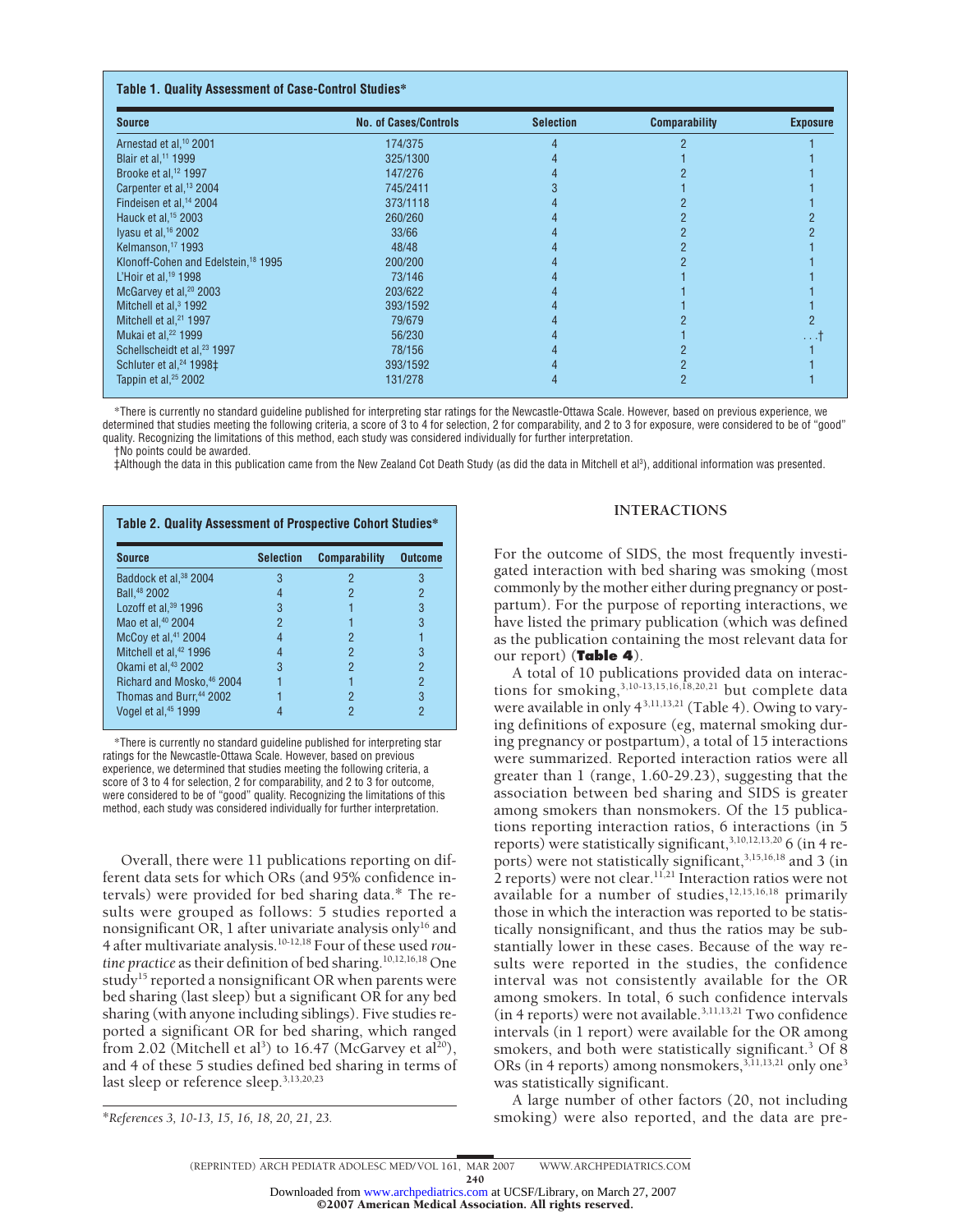#### **Table 3. Distribution of Studies by Country and Number of Original Data Sets Represented**

| <b>Country</b>       | Data Set 1                                                                          | Data Set 2                                      | Data Set 3             | <b>Total No. of Data Sets</b> |
|----------------------|-------------------------------------------------------------------------------------|-------------------------------------------------|------------------------|-------------------------------|
| <b>United States</b> | Hauck et al. <sup>15</sup> 2003                                                     | Klonoff-Cohen and Edelstein, <sup>18</sup> 1995 | Iyasu et al, $16$ 2002 | 3                             |
| Germany              | Findeisen et al. <sup>14</sup> 2004                                                 | Schellscheidt et al. <sup>23</sup> 1997         |                        | 2                             |
| New Zealand          | Scragg et al, <sup>4</sup> 1993, and Mitchell et al, <sup>3</sup> 1992 <sup>*</sup> | Mitchell et al. <sup>21</sup> 1997              |                        |                               |
| Scotland             | Brooke et al, <sup>12</sup> 1997                                                    | Tappin et al, $25$ 2002                         |                        | C.                            |
| England              | Fleming et al. <sup>28</sup> 1996, and Blair et al. <sup>11</sup> 1999 <sup>*</sup> | Mitchell et al. <sup>42</sup> 1996              |                        | C.                            |
| <b>Ireland</b>       | McGarvey et al. <sup>20</sup> 2003                                                  |                                                 |                        |                               |
| Japan                | Mukai et al. <sup>22</sup> 1999                                                     |                                                 |                        |                               |
| <b>Russia</b>        | Kelmanson. <sup>17</sup> 1993                                                       |                                                 |                        |                               |
| The Netherlands      | L'Hoir et al. <sup>19</sup> 1998                                                    |                                                 |                        |                               |
| <b>Norway</b>        | Arnestad et al. <sup>10</sup> 2001                                                  |                                                 |                        |                               |
| Europe               | Carpenter et al, <sup>13</sup> 2004                                                 |                                                 |                        |                               |
| <b>Total</b>         |                                                                                     |                                                 |                        | 17                            |

\*Two publications are referenced because the data in each study were complementary, although they were derived from the same data set.

## **Table 4. Interactions Between Smoking and Bed Sharing as a Risk Factor for SIDS**

|                                                          |                                                                               |                                                             |                                  | $0R*$                       |                     |                                         |                     |
|----------------------------------------------------------|-------------------------------------------------------------------------------|-------------------------------------------------------------|----------------------------------|-----------------------------|---------------------|-----------------------------------------|---------------------|
| <b>Source</b>                                            | <b>Smoking</b>                                                                | <b>Bed Sharing</b>                                          | No. of Cases/<br><b>Controls</b> | $OR_{b(smoker)}$            | ORb(nonsmoker)      | <b>Interaction Ratio</b>                | <b>Significance</b> |
| Mitchell et al. <sup>21</sup><br>1997                    | Maternal smoking<br>at first contact                                          | <b>First contact</b>                                        | 79/679                           | 2.98† (5.01/1.68)           | $0.55(0.17 - 1.78)$ | $5.42\pm(5.01/[0.55\times1.68])$        | <b>NC</b>           |
|                                                          | Maternal smoking<br>at 2 mo of age                                            | 2 mo of age                                                 | 38/588                           | $3.51 \pm (5.02/1.43)$      | 1.03 (0.21-5.06)    | $3.41\pm(5.02/[1.03\times1.43])$        | <b>NC</b>           |
| Carpenter et al, <sup>13</sup><br>2004                   | Maternal smoking<br>during pregnancy                                          | All night with an adult<br>on last occasion                 | 745/2411                         | 7.28-11.64§                 | $1.56(0.91 - 2.68)$ | 4.67-7.46§                              | S (P value NR)      |
| Arnestad et al, <sup>10</sup><br>2001                    | Maternal smoking<br>during pregnancy                                          | At time of death                                            | 174/375                          | <b>NR</b>                   | <b>NR</b>           | 8.63 (1.87-39.85)                       | S(P<.01)            |
| Mitchell et al. <sup>3</sup><br>1992                     | Mother smoked in<br>last 2 wk                                                 | Last 2 wk                                                   | 393/1592                         | 2.77† (3.94/1.42)           | $1.73(1.11-2.7)$    | 1.60 $\neq$ (3.94/[1.73 $\times$ 1.42]) | $NS (P = .10)$      |
|                                                          | Mother smoked in<br>last 2 wk                                                 | Last sleep                                                  | 391/1584                         | $2.94 \uparrow (4.55/1.55)$ | $0.98(0.44 - 2.18)$ | $3.00\pm(4.55/[0.98\times1.55])$        | .02                 |
| Mitchell et al. <sup>3</sup><br>1992¶                    | Maternal smoking                                                              | For the nominated<br>sleep/death and<br>usually bed shared  | 370/1550                         | $2.81(1.93 - 4.09)$         | $0.38(0.14-1.05)$   | 7.39# (2.81/0.38)                       | <b>NC</b>           |
|                                                          | Maternal smoking                                                              | For the nominated<br>sleep/death and<br>usually slept alone | 370/1550                         | 10.09 (2.16-47.06)          | $1.24(0.15-10.17)$  | 8.14# (10.09/1.24)                      | <b>NC</b>           |
| Iyasu et al, <sup>16</sup><br>2002                       | Maternal smoking                                                              | Usual                                                       | 33/66                            | <b>NR</b>                   | <b>NR</b>           | <b>NR</b>                               | $NS (P = .10)$      |
| Klonoff-Cohen<br>and<br>Edelstein. <sup>18</sup><br>1995 | Passive smoking<br>(mother, father,<br>live-in adult, or<br>daycare provider) | Routine                                                     | 200/200                          | <b>NR</b>                   | <b>NR</b>           | <b>NR</b>                               | NS (P value NR)     |
| Brooke et al, <sup>12</sup><br>1997                      | Maternal smoking                                                              | Routine                                                     | 147/276                          | <b>NR</b>                   | <b>NR</b>           | $NR**$                                  | S(P<.005)           |
| McGarvey et al, <sup>20</sup><br>2003                    | Maternal smoking<br>during pregnancy                                          | Last sleep period                                           | 203/622                          | <b>NR</b>                   | <b>NR</b>           | 29.23 (2.69-316.78)                     | S (P value NR)      |
| Blair et al. <sup>11</sup><br>1999                       | $\geq$ 1 Parent smokes<br>(at time of<br>interview)                           | Found bed sharing                                           | 325/1300                         | 2.31† (12.35/5.34)          | $1.08(0.45 - 2.58)$ | $2.14\pm(12.35/[5.31\times1.08])$       | <b>NC</b>           |
| Hauck et al. <sup>15</sup><br>2003                       | Maternal smoking<br>during pregnancy                                          | Reference sleep                                             | 260/260                          | <b>NR</b>                   | <b>NR</b>           | <b>NR</b>                               | NS (P value NR)     |
|                                                          | Maternal smoking<br>postpartum                                                | Reference sleep                                             | 260/260                          | <b>NR</b>                   | <b>NR</b>           | <b>NR</b>                               | NS (P value NR)     |

Abbreviations: NC, not clear; NR, not reported and not estimable; NS, not significant; OR, odds ratio; OR<sub>b(nonsmoker</sub>), OR for the association between sudden infant death syndrome (SIDS) and bed sharing among nonsmokers; OR<sub>b(smoker</sub>), OR for the association between sudden SIDS and bed sharing among smokers; S, significant.

\*Confidence intervals were generally not available owing to reporting; where available, they are reported as 95% confidence intervals.

 $\uparrow$ Calculated as OR<sub>sb</sub>/OR<sub>s</sub>. (See "Representing Interactions" subsection in the "Methods" section for an explanation of OR<sub>b</sub>, OR<sub>s</sub>, and OR<sub>sb</sub>.)

 $\text{\tt \ddagger}$ Calculated as  $\text{\tt OR}_{\text{\tt sb}}/(\text{\tt OR}_{\text{\tt s}}\times \text{\tt OR}_{\text{\tt b}})$ .

§The authors reported a value of ORs with smoking defined as fewer than 10 cigarettes a day, as well as a value of ORs with smoking defined as more than 10 cigarettes a day (note that this apparently excludes the case of 10 cigarettes a day). We computed values of OR $_{\text{b}(\text{smooth})}$  using each of the values of OR.

Results from Scragg et al.<sup>4</sup>

¶Results from Schluter et al.37

#Calculated as  $OR_{b(smoker)} / OR_{b(sm)}$ 

\*\*Although no estimate of the interaction ratio is provided nor can be calculated, the authors' description indicates that it is greater than 1.

sented in **Table 5**. For 18 factors, only 1 estimated interaction was available; for 2 factors, an estimate was available in 3 different publications for a total of 24 in-

teractions. Of these 24 interactions, 6 were statistically significant,<sup>11,13,20,31</sup> 16 were not statistically significant,  $3,4,10,16,18,20,24$  and 2 were unclear.  $11,13$  Of the 6 esti-

Downloaded from [www.archpediatrics.com](http://www.archpediatrics.com) at UCSF/Library, on March 27, 2007

©2007 American Medical Association. All rights reserved.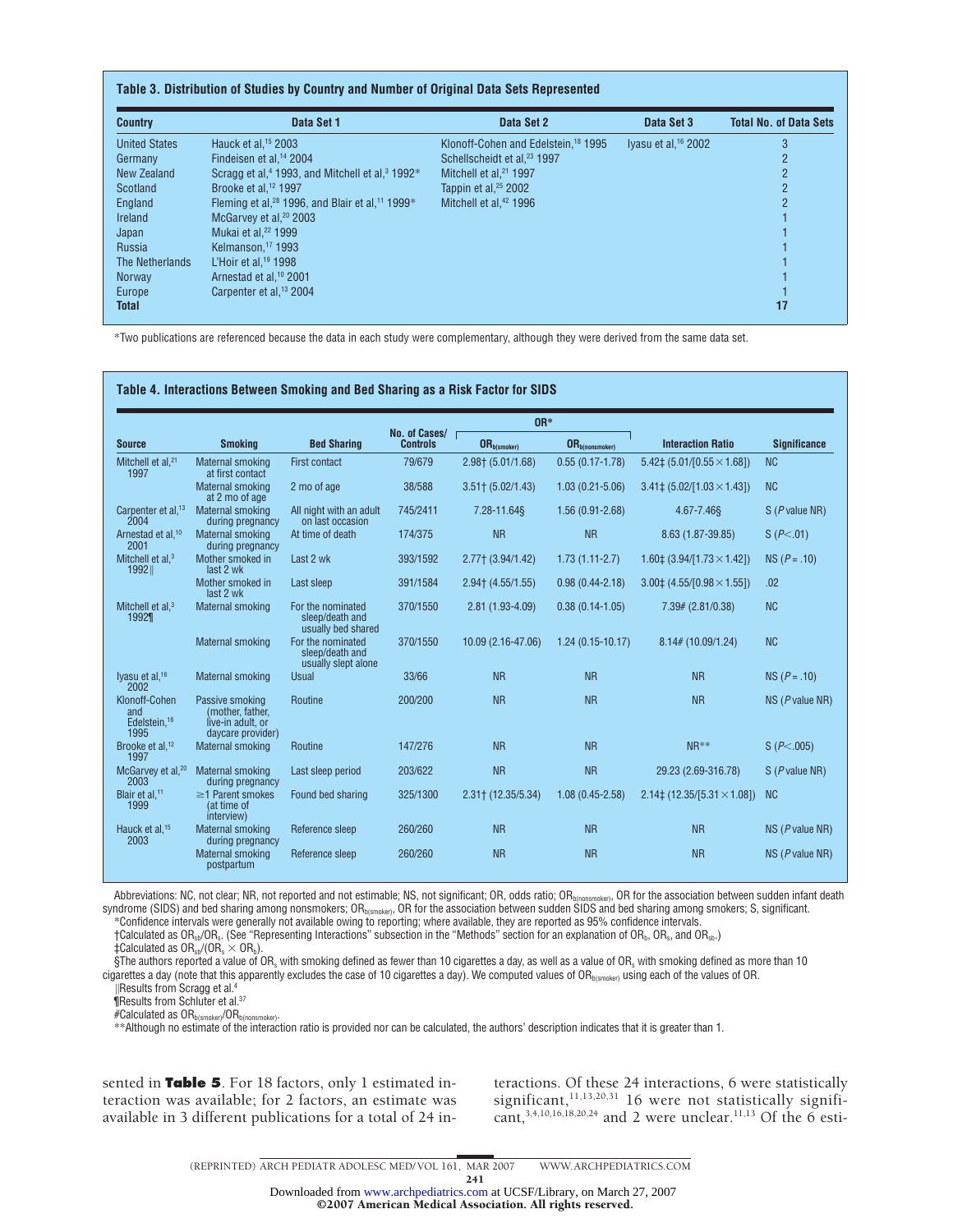#### **Table 5. Additional Factors Investigated for Interactions With Bed Sharing as a Risk Factor for SIDS**

|                                        | <b>Total No.</b> | <b>Significance</b>                                                                                                                           |                                     |                                                                                                              |  |
|----------------------------------------|------------------|-----------------------------------------------------------------------------------------------------------------------------------------------|-------------------------------------|--------------------------------------------------------------------------------------------------------------|--|
| <b>Factor</b>                          | of Studies       | <b>Yes (Direction)</b>                                                                                                                        | <b>Unclear</b>                      | <b>No</b>                                                                                                    |  |
| Maternal alcohol consumption           | $\overline{4}$   |                                                                                                                                               | Carpenter et al, <sup>13</sup> 2004 | Iyasu et al, $16$ 2002<br>Klonoff-Cohen and Edelstein, <sup>18</sup> 1995<br>Scragg et al, <sup>4</sup> 1993 |  |
| Maternal recreational drug consumption | 1                |                                                                                                                                               |                                     | Klonoff-Cohen and Edelstein, <sup>18</sup> 1995                                                              |  |
| Age of infant                          | 3                | Carpenter et al, <sup>13</sup> 2004 (decrease)<br>Blair et al, <sup>11</sup> 1999 (decrease)<br>McGarvey et al, <sup>20</sup> 2003 (decrease) |                                     |                                                                                                              |  |
| <b>Birth weight</b>                    |                  |                                                                                                                                               |                                     | Arnestad et al, <sup>10</sup> 2001                                                                           |  |
| Death during daytime sleep             |                  | Williams et al, <sup>31</sup> 2002 (decrease)                                                                                                 |                                     |                                                                                                              |  |
| Death on weekend                       |                  |                                                                                                                                               |                                     | Mitchell et al. <sup>3</sup> 1992                                                                            |  |
| Death away from home                   |                  |                                                                                                                                               |                                     | Schluter et al. <sup>24</sup> 1998                                                                           |  |
| $\geq$ 2 Layers of clothing            |                  |                                                                                                                                               |                                     | Iyasu et al, <sup>16</sup> 2002                                                                              |  |
| $\geq$ 2 Layers of covers              |                  |                                                                                                                                               |                                     | Iyasu et al, <sup>16</sup> 2002                                                                              |  |
| Use of duvets                          |                  |                                                                                                                                               |                                     | McGarvey et al, <sup>20</sup> 2003                                                                           |  |
| Tog value of bedding $\geq 10^*$       |                  |                                                                                                                                               |                                     | McGarvey et al, <sup>20</sup> 2003                                                                           |  |
| Pillows used                           |                  |                                                                                                                                               |                                     | McGarvey et al, <sup>20</sup> 2003                                                                           |  |
| Found prone                            |                  |                                                                                                                                               |                                     | McGarvey et al, <sup>20</sup> 2003                                                                           |  |
| Absence of routine soother use         |                  |                                                                                                                                               |                                     | McGarvey et al, <sup>20</sup> 2003                                                                           |  |
| Breastfeeding initiated at birth       |                  | McGarvey et al, <sup>20</sup> 2003 (decrease)                                                                                                 |                                     |                                                                                                              |  |
| History of illness since birth         |                  | McGarvey et al, <sup>20</sup> 2003 (increase)                                                                                                 |                                     |                                                                                                              |  |
| Symptoms in 48 h before death          |                  |                                                                                                                                               |                                     | McGarvey et al, <sup>20</sup> 2003                                                                           |  |
| Social disadvantage                    |                  |                                                                                                                                               |                                     | McGarvey et al, <sup>20</sup> 2003                                                                           |  |
| Surface softness                       |                  |                                                                                                                                               |                                     | McGarvey et al, <sup>20</sup> 2003                                                                           |  |
| Sofa sharing                           |                  |                                                                                                                                               | Blair et al, <sup>11</sup> 1999     |                                                                                                              |  |

Abbreviation: SIDS, sudden infant death syndrome.

\*Tog value represents the thermal insulating property of the bedding. The value expresses the difference between heat underneath the duvet and the heat that escapes through the top. The more dense the duvet, the less heat that escapes and thus a higher tog value.

mated interactions that were statistically significant, it is of interest that 3 of the $m$ <sup>11,13,20</sup> were for age of infant and were all in the same direction, namely, indicating a decreased association between bed sharing and SIDS with increasing age. The other 3 statistically significant interactions were as follows: daytime<sup>31</sup> (indicating a decreased association between bed sharing and SIDS during daytime sleeping), breastfeeding initiated at birth<sup>20</sup> (indicating a decreased association between bed sharing and SIDS for mothers who initiated breastfeeding at birth), and history of illness since birth $20$  (indicating an increased association between bed sharing and SIDS for infants who had a history of illness since birth). For the interaction between history of illness since birth and bed sharing, the authors of the report comment that this raises the question of whether some infants are taken into the parental bed specifically because of illness, and they speculate that it may be the illness rather than bed sharing per se that is associated with death.

#### **BENEFITS OF BED SHARING**

We focused our investigations on 3 purported childrelated benefits of bed sharing: breastfeeding, parentchild bonding, and sleep-related issues. Our searches identified a total of 4 studies (in 5 publications) that examined the effect of bed sharing on the practice of breastfeeding.41,43,45,47,48 All were prospective cohort studies and were published between 1999 and 2004. They were conducted in England, $47$  the United States, $41,43$  and New Zealand<sup>45</sup> and reported on various follow-up intervals including 3 months,<sup>47</sup> 6 months,<sup>41</sup> 12 months,<sup>45</sup> and the longest interval, 18 years.<sup>43</sup> The ethnicities of the study populations were similar, with white subjects being preponderant, while 1 study included black non-Hispanic, Hispanic, and Asian participants.<sup>41</sup>

Breastfeeding was most likely to be defined in general terms, eg, any breastfeeding<sup>43,45</sup>; however, 1 study did define it as "present if it occurred within the previous 24 hours."41 A subset of studies examined bed sharing and its influence on the duration of breastfeeding in mother-infant pairs.<sup>43,45,47</sup>

These studies suggest a positive association between bed sharing and breastfeeding (ie, increased duration of breastfeeding); however, the data cannot clarify the issue of causality (eg, whether bed sharing promotes breastfeeding and/or whether breastfeeding promotes bed sharing). It is possible that these data reflect the propensity for women who are most likely to practice prolonged breastfeeding to also prefer to bed share.

#### **BONDING**

Our searches did not identify relevant studies, with a contemporaneous comparison, examining the effect of bed sharing in relation to bonding. The association between attachment and bed sharing has not been studied, to our knowledge.

©2007 American Medical Association. All rights reserved.

<sup>(</sup>REPRINTED) ARCH PEDIATR ADOLESC MED/ VOL 161, MAR 2007 WWW.ARCHPEDIATRICS.COM 242 Downloaded from [www.archpediatrics.com](http://www.archpediatrics.com) at UCSF/Library, on March 27, 2007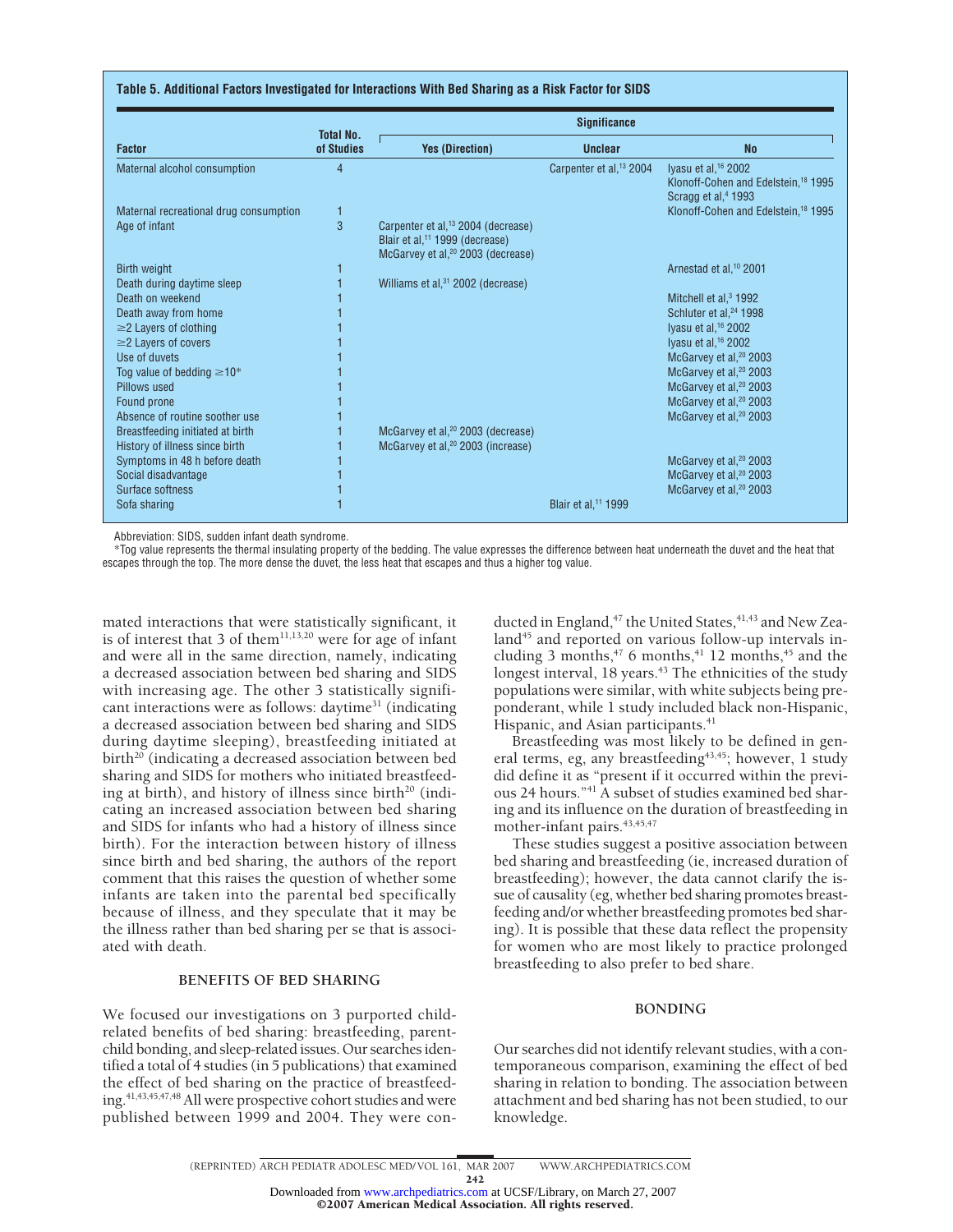## **BED SHARING ANDSLEEP-RELATED ISSUES**

Our searches identified 5 studies that examined bed sharing and sleep-related issues.<sup>38-40,43,46</sup> Four studies<sup>38-40,43</sup> examined infant sleep-wake patterns or problems (ie, night awakenings) and 2 examined infant sleep physiology.<sup>39,46</sup>

The 3 studies that examined infant sleep-wake patterns<sup>38-40</sup> were published between 1996 and 2004 and represented populations with varied socioeconomic status (SES) from the United States<sup>39,40</sup> and New Zealand.<sup>38</sup> All were case-control in design and included infants aged 5 weeks to 48 months. All studies showed that infants who bed share have an increased number of awakenings when compared with solitary-sleeping infants; however, 2 of the studies<sup>38,40</sup> showed that individual awakenings were shorter in the bed sharers than in the solitary sleepers. It is interesting that in 1 study<sup>39</sup> the proportion of bedsharing children with night awakening occurring 3 or more times per week was approximately double that of the non–bed-sharing children. The difference was significant for lower-SES whites (75% vs 29%; *P*=.006) and higher-SES African Americans (46% vs 21%; *P*=.008), but among higher-SES whites it was not statistically significant, perhaps because of small numbers of regular bed sharers in this group (50% vs 25%; *P*=.2).

## **STRATEGIES TO REDUCE HARMS**

No primary studies (that included a comparison) examining strategies to reduce child-related harms associated with bed sharing were identified through our literature search.

## **COMMENT**

Our review highlights 3 general difficulties with the studies: (1) few of the studies specifically investigated the risks or benefits of bed sharing; (2) definitions used for bed sharing, especially in the harm studies, were too heterogeneous to compare across studies; and (3) incomplete reporting of interactions hampered synthesis.

Studies we reviewed concerning the harms associated with bed sharing were, for the most part, derived from population-based case-control studies undertaken in the mid-1990s. The objective of most included studies was not to evaluate the risks and/or harms of bed sharing directly, but rather to study a variety of potential risk factors for SIDS. Typically, in the larger national-based studies, comprehensive questionnaires were administered to parents whose children succumbed to sudden unexpected death and to parents of matched controls. Embedded within these questionnaires were items soliciting information on bed sharing. After completion of data collection in these large epidemiologic studies, multiple articles—each relying on the same data set, but focusing on a different aspect of a risk factor—were published. More specifically, much of the data analyses was exploratory, with bed sharing being just one of many variables examined as possible risk factors. It is extremely difficult to draw conclusions from these reports because

they were, more often than not, intended to generate, rather than test, hypotheses by exploring a multitude of potential risk factors and by performing multiple tests of statistical significance. The definition of risk exposure (bed sharing) varied considerably between studies, as did the definition of smoking status. Any attempt to compare results across these studies was therefore extremely difficult.

When there is significant interaction between a risk factor and SIDS (eg, smoking), an association between bed sharing and SIDS might not be meaningful unless the specific factor is taken into account. While the investigation of interactions was one of our primary objectives, it was difficult to glean the information because reports of interactions frequently lacked sufficient detail for our purposes.

## **FINDINGS RELATED TO HARMS OF BED SHARING**

The evidence does suggest that there may be an association between bed sharing and SIDS among smokers (however smoking status is defined) but that this association may not be present among nonsmokers. This does not mean that no association between bed sharing and SIDS exists among nonsmokers, but simply that existing evidence does not convincingly establish such an association. The evidence also suggests that bed sharing may be more strongly associated with SIDS for younger infants. It should be noted that, for the 3 reports<sup>11,13,20</sup> that showed this association, a portion of the data of 2 of them $^{11,20}$  were included in the third.<sup>13</sup> This finding for younger infants is also supported by recent publications by Tappin et  $al^{49}$ from Scotland and McGarvey et al<sup>50</sup> from Ireland that reported increased risk of SIDS for bed-sharing infants younger than 11 and 10 weeks, respectively (these 2 studies were published beyond our search dates for the systematic review). This latest study from Ireland<sup>50</sup> is an 8-year study (1994-2001) and is composed of some data (1994-1998) from an earlier publication by the same authors.20

Our findings concerning infants of nonsmoking parents and younger infants need to be qualified. Differences between study designs, data and reporting, and the limited attention paid to the control of confounders, in some studies, preclude the drawing of definitive conclusions.

## **FINDINGS RELATED TO BENEFITS OF BED SHARING**

Evidence suggests that there is a positive association between bed sharing and an increase in the rate and duration of breastfeeding; however, the data cannot clarify the issue of causality. It is possible that the data reflect the propensity for women who are most likely to practice prolonged breastfeeding to also prefer to bed share.

The evidence also suggests that infants who bed share have an increased number of awakenings during the evening as compared with solitary-sleeping infants. Although speculative, it has been suggested that these awakenings are potentially protective against SIDS, which may relate to the infants' ability to rouse.<sup>38-40</sup>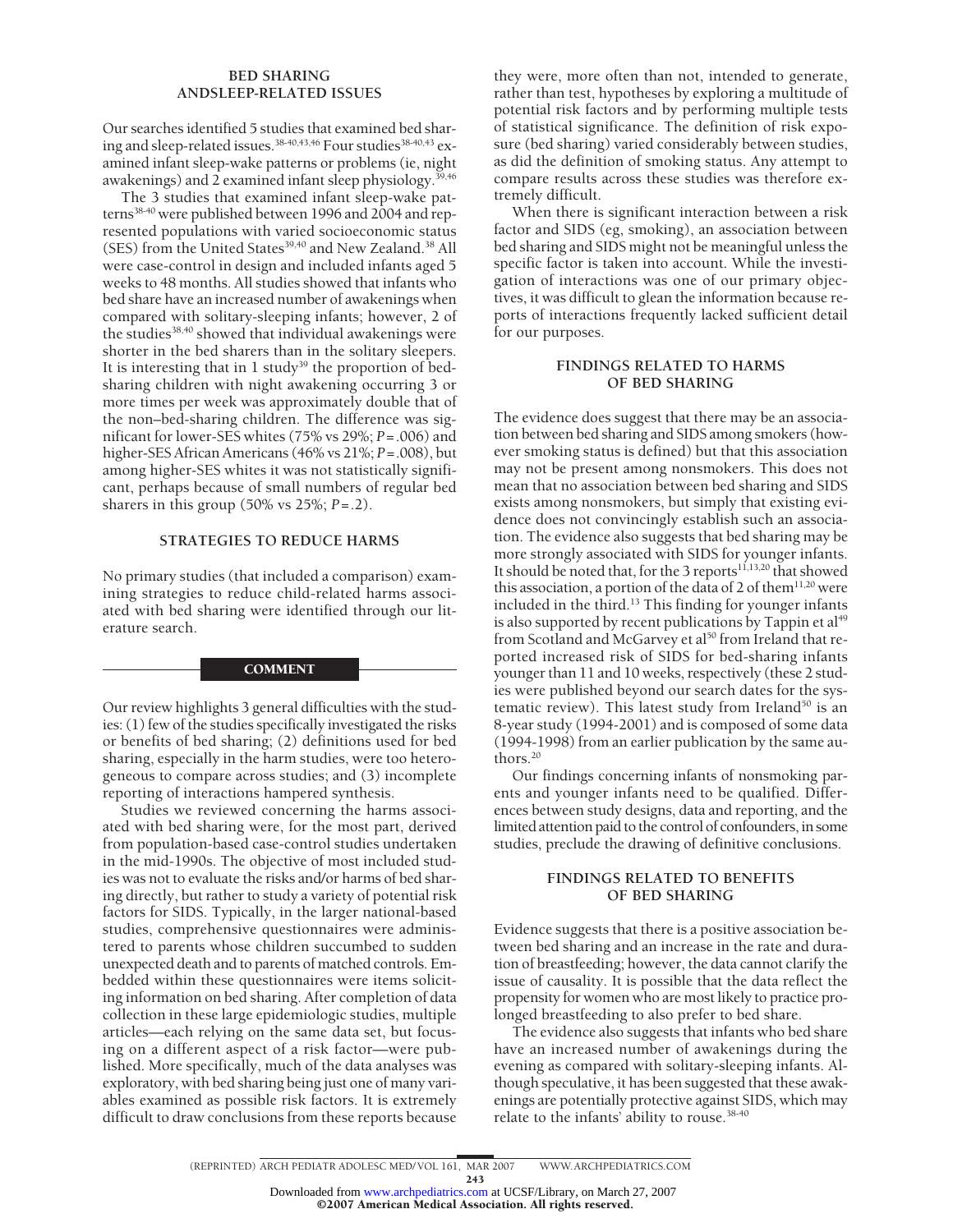## **STRENGTHS AND LIMITATIONS OF OUR REVIEW**

The primary strength of our systematic review is that it provides a thorough review of the evidence as a starting point for those wishing to develop clinical practice guidelines. This is important because most recommendations and guidelines for bed sharing are based on nonsystematic samples of evidence. Our review also summarizes data from studies that included a contemporaneous comparison group. In studies without a comparison, there is no adequate way to assess the influence of bias. In such circumstances, it is pragmatic and scientifically prudent to limit systematic reviews to primary studies that have a comparison group.

Our review was limited to English-language literature. Although this is not an atypical practice for systematic reviews, there may be published, relevant non-English reports available that were not identified in our report. Second, our reporting and assessment of each study were limited to published data because no attempts were made to contact authors for additional information or missing data.

Finally, the scope of the review does not focus on risk factors independently associated with the benefits or harms of bed sharing. For some risk factors, there may have been a statistically significant association between the risk factor and SIDS, in which case the adjustment could have a substantial effect. However, for the same risk factor, the association between bed sharing and SIDS may not vary with the risk factor, in which case there would not be a significant interaction between the risk factor and bed sharing as a risk factor for SIDS. Failure to find a significant interaction with bed sharing does not preclude the existence of a statistically significant association between a risk factor and SIDS.

## **RECOMMENDATIONS FOR FUTURE STUDIES**

The issue of bed sharing and sudden death demands reevaluation, with hypothesis-driven studies using a prospective design and a standardized definition of bed sharing. Most of the studies we reviewed were undertaken more than a decade ago. The prevalence of bed sharing may have changed as a result of public health statements, guideline recommendations, or societal factors. Because an increasing proportion of deaths attributed to SIDS occur in families with low SES,<sup>51,52</sup> efforts are needed to include data from these families in future studies. The exact sleep environment of those families, as well as other potential confounders, remains unknown. Without these data, it is impossible to determine primary risk factors associated with harms.<sup>53</sup>

In addition, the validity of smoking exposure was not verified in any of the studies despite knowledge that smoking is underreported.<sup>54-56</sup> Because exposure to smoking has such a strong association with SIDS, $57$  it is extremely important to include biological markers to verify smoking exposure in future studies.<sup>58</sup> Smoking exposure of the infant from other smokers in the household may be significant as well, even if the mother is a nonsmoker. Evidence suggests that the risk of SIDS has been shown to increase with the number of smokers in the household.53 This should also be taken into account in future studies.

**Accepted for Publication:** October 4, 2006.

**Author Affiliations:** Departments of Pediatrics and Epidemiology and Community Medicine, University of Ottawa and Department of Pediatrics, the Children's Hospital of Eastern Ontario (CHEO), Ottawa (Drs Horsley, Clifford, Bennett, Moher, and Schachter); Chalmers Research Group at the CHEO Research Institute, Ottawa, Ontario (Drs Horsley, Barrowman, and Moher and Mss Yazdi and Sampson); Department of Psychiatry, University of Ottawa (Dr Bennett); Canadian Patient Safety Institute, Edmonton, Alberta (Ms Dingwall); Respiratory Medicine Division, Montreal Children's Hospital, McGill University, Montreal, Quebec (Dr Côté); Department of Epidemiology and Community Medicine, University of Ottawa (Drs Clifford and Moher); and Canadian Coordinating Office Health Technology Assessment, Ottawa (Dr Clifford).

**Correspondence:** Tanya Horsley, PhD, Chalmers Research Group at the CHEO Research Institute, 401 Smyth Rd, Room 238, Ottawa, Ontario, Canada K1H 8L1 (thorsley @rcpsc.edu).

**Author Contributions:** *Study concept and design:* Horsley, Clifford, Sampson, Moher, Schachter, and Côté. *Acquisi*tion of data: Horsley, Clifford, Yazdi, Dingwall, and Côté. *Analysis and interpretation of data:* Horsley, Clifford, Barrowman, Bennett, Moher, and Côté. Drafting of the manu*script:* Horsley, Bennett, Yazdi, Sampson, Dingwall, and Côté. *Critical revision of the manuscript for important intellectual content*: Horsley, Clifford, Barrowman, Bennett, Sampson, Moher, Dingwall, Schachter, and Côté. *Statistical analysis:* CliffordandBarrowman.*Obtainedfunding:*Moher,Schachter, and Côté. *Administrative*, technical, and material support: Horsley, Clifford, Bennett, Yazdi, and Dingwall. *Study* supervision: Horsley, Schachter, and Côté. Search expertise: Sampson and Dingwall.

**Financial Disclosure:** None reported.

**Funding/Support:** This study was supported by the City of Toronto, Toronto Public Health.

**Disclaimer:** The views expressed herein do not necessarily represent the views of Toronto Public Health.

**Acknowledgment:**We thank Raymond Daniel for his contribution to bibliographic database management and article acquisition.

#### **REFERENCES**

- 1. Blair PS, Ball HL. The prevalence and characteristics associated with parentinfant bed-sharing in England. *Arch Dis Child*. 2004;89:1106-1110.
- 2. Willinger M, Ko CW, Hoffman HJ, Kessler RC, Corwin MJ; National Infant Sleep Position Study. Trends in infant bed sharing in the United States, 1993-2000: the National Infant Sleep Position Study. *Arch Pediatr Adolesc Med*. 2003;157:43-49.
- 3. Mitchell EA, Taylor BJ, Ford RP, et al. Four modifiable and other major risk fac-tors for cot death: the New Zealand study. *J Paediatr Child Health*. 1992;28 (suppl 1):S3-S8.
- 4. Scragg R, Mitchell EA, Taylor BJ, et al; New Zealand Cot Death Study Group. Bed sharing, smoking, and alcohol in the sudden infant death syndrome. *BMJ*. 1993;307:1312-1318.
- 5. American Academy of Pediatrics Task Force on Infant Positioning and SIDS. Does bed sharing affect the risk of SIDS? *Pediatrics*. 1997;100:272.
- 6. American Academy of Pediatrics Task Force on Sudden Infant Death Syndrome.